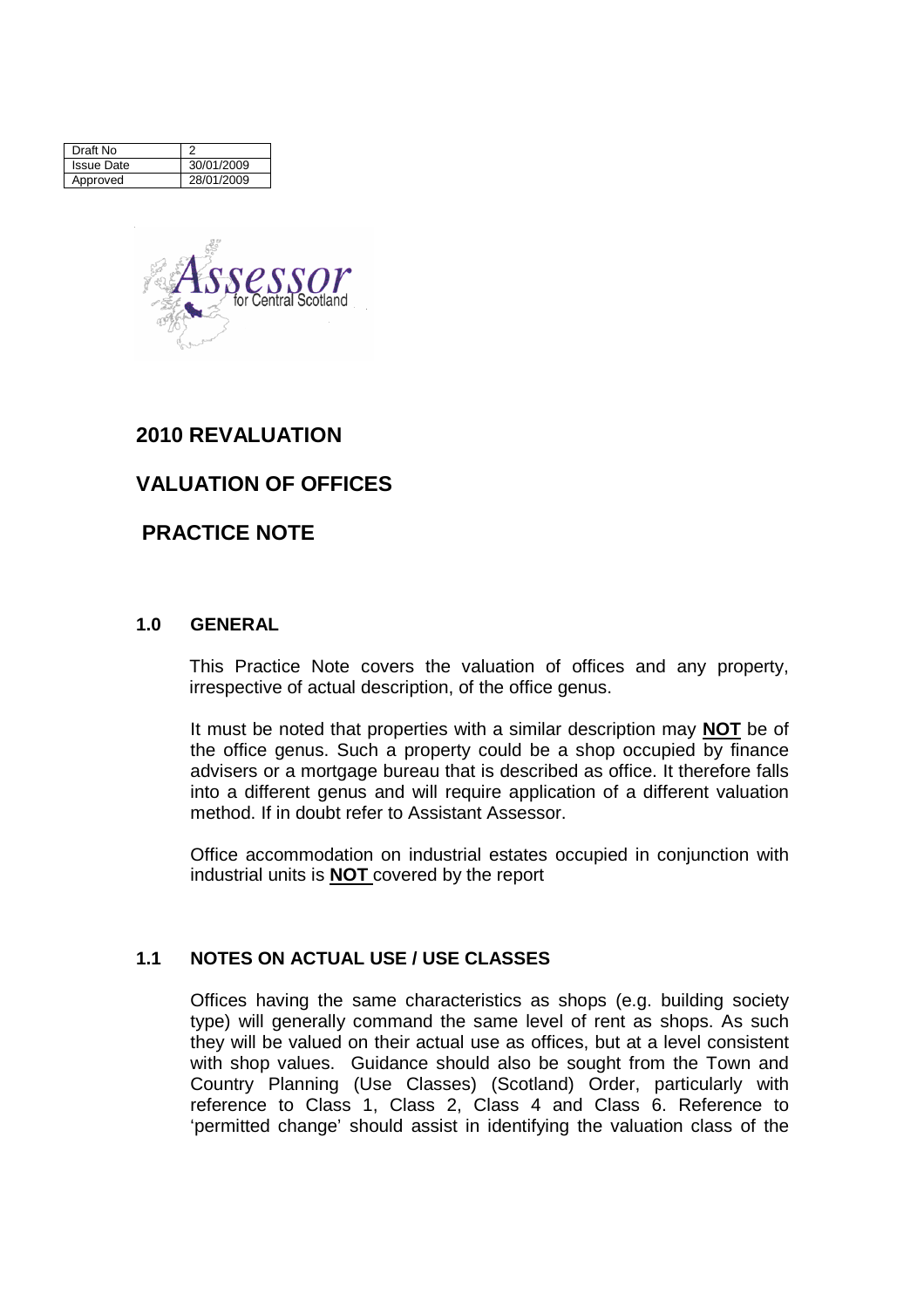particular subject. Refer also to the Town and Country Planning (General Permitted Development) (Scotland) Order1992 where appropriate.

### **2.0 ADJUSTMENT OF RENTS**

Local rental evidence is analysed to arrive at rates per square metre. The rents are adjusted in accordance with the Scottish Assessor's Association Basic Principles Practice Note No.1, Revaluation 2010, Adjustment of Rents.

### **3.0 SURVEY AND MEASUREMENT**

When inspecting properties a description of its age, construction, general location and internal finish should be noted. The file record should be updated accordingly.

All subjects covered by this Practice Note should be measured on a **Net Internal** basis and an area (in square metres) calculated. The method of measurement is defined in the RICS Code of Measuring Practice.

## **3.1 NET INTERNAL AREA**

The following areas are **excluded** from valuation:

(a) Areas with a headroom below 1.50m;

(b) Entrance halls and areas of essential access unless used as reception area;

- (c) Common/shared corridors and passageways;
- (d) Corridor/passageway formed by structural walls;
- (e) Lifts, stairs, stairwells and landing areas;
- (f) Pillars and structural walls;
- (g) Toilets;
- (h) Plant rooms.

N.B. (a) there are no common/shared areas where a subject is under single occupation;

(b) Kitchen areas that are also entrances to a w.c. should **not** be excluded.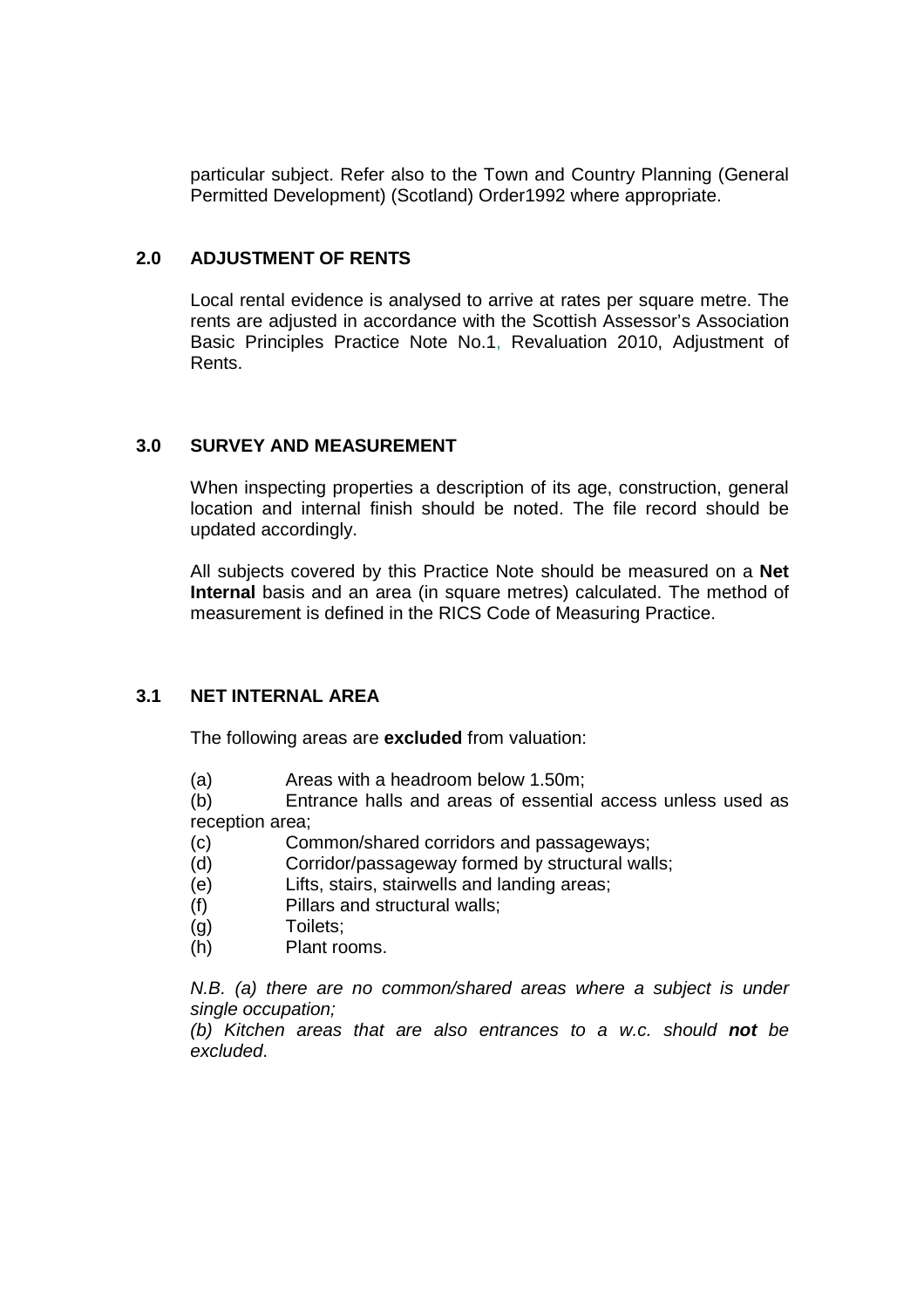## **3.2 COMMON / SHARED AREAS**

Common/shared areas occur in some business centres where office rooms are occupied on a fully serviced basis. e.g. Ceteris units. Areas of shared/common use may include reception, meeting/board room, canteen, kitchen, stores.

In situations outlined above the common/shared areas should be considered as under the control of the landlord. The floor areas of the individual parts should be totalled and a separate entry made in the Valuation Roll with the landlord noted as proprietor and occupier.

# **4.0 CLASSIFICATION**

Office subjects should be placed in one of the following classifications. Classification is dependent on the buildings construction, age and physical characteristics.

| <b>Class</b> | <b>Description</b>                                | <b>Examples</b>                                                                                             |
|--------------|---------------------------------------------------|-------------------------------------------------------------------------------------------------------------|
| 1A           | Purpose Built - modern.<br>Circa 1980 to present. | Castle Business Park, Stirling.<br>Laurelhill Business Park, Stirling.<br>Callendar Business Park, Falkirk. |
| 1B           | Purpose Built - older.<br>Circa 1950 to 1980      | 8 Spittal Street, Stirling.<br>1 Pitt Terrace, Stirling.<br>1 Cockburn St, Falkirk.                         |
| 2A           | Conversion - stone villa<br>or equivalent.        | Melville Terrace, Stirling.<br>Wellside Place, Falkirk.<br>Callendar Park, Falkirk.                         |
| 2B           | Conversion - tenement<br>block or equivalent.     | Murray Place/Port Street, Stirling.<br>Old Town Jail, Stirling.<br>Graham's Road, Falkirk.                  |
| 2C           | Conversion - industrial<br>unit or equivalent.    | Evans Business Centre, Springkerse.<br>Evans Business Centre, Grangem'th.<br>Willow House, Grangemouth.     |

N.B. Classification does not dictate the rate/ $m^2$  to be applied at valuation. Classification will assist in defining comparable properties within a local geographic area.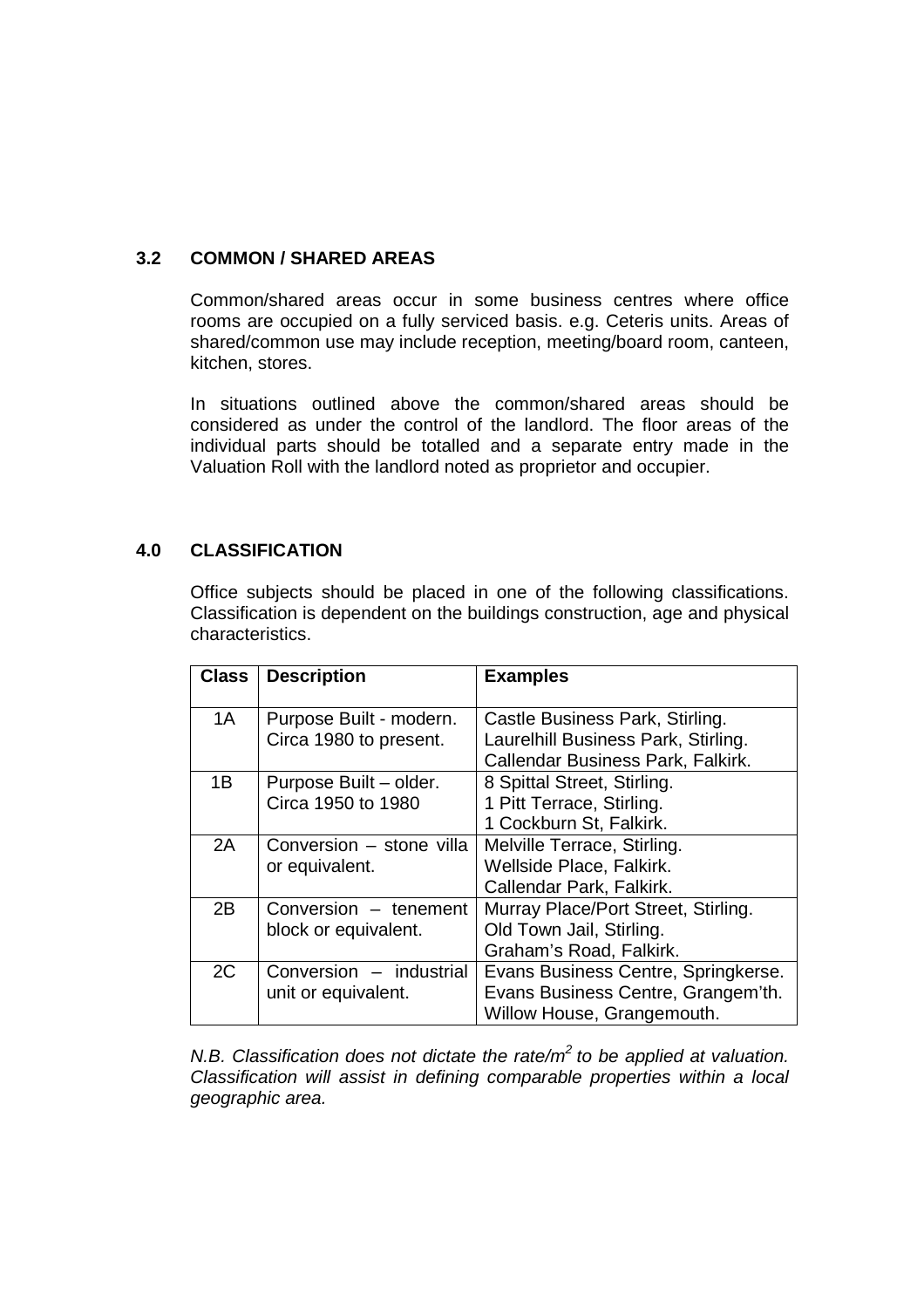# **5.1 RATE/M<sup>2</sup> TO BE APPLIED**

The rate should be applied to the **Reduced Area** of the subject. The reduced area is calculated following the adjustments noted at 5.2.

# **5.2 CALCULATION OF REDUCED AREA**

The following factors shall be applied to the Net Internal Area.

(a) Floor level adjustment:

The following table shows the factors to be applied to a floor level when calculating a reduced area.

| <b>Floor Level</b>        | <b>Factor</b>                        |
|---------------------------|--------------------------------------|
|                           |                                      |
| <b>Basement</b>           | $0.50 - 1.00$ (depending on quality) |
| Semi Basement             | $0.90 - 1.00$ (depending on quality) |
| <b>Lower Ground Floor</b> | 1.00                                 |
| <b>Ground Floor</b>       | 1.00                                 |
| <b>First Floor</b>        | 1.00                                 |
| <b>First Floor Attic</b>  | 0.90                                 |
| Second Floor              | 0.75 (1.00 with lift)                |
| <b>Second Floor Attic</b> | 0.65                                 |
| <b>Third Floor</b>        | 0.55 (1.00 with lift)                |
| <b>Third Floor Attic</b>  | 0.45                                 |

NB: Basement areas in, for example, Melville Terrace, Stirling, will have factors ranging from 0.50 to 1.00 dependent upon their actual physical circumstances.

### **Storage areas**:

Parts of buildings capable of use solely for storage have been further reduced for calculation purposes prior to analysis/valuation as follows:

| <b>Storage Type</b>                                   | <b>Factor</b> |
|-------------------------------------------------------|---------------|
| <b>Poor unlined storage</b>                           | 0.25          |
| Lined storage – but poor natural light                | 0.50          |
| Good storage – but unsuitable as office accommodation | 0.75          |